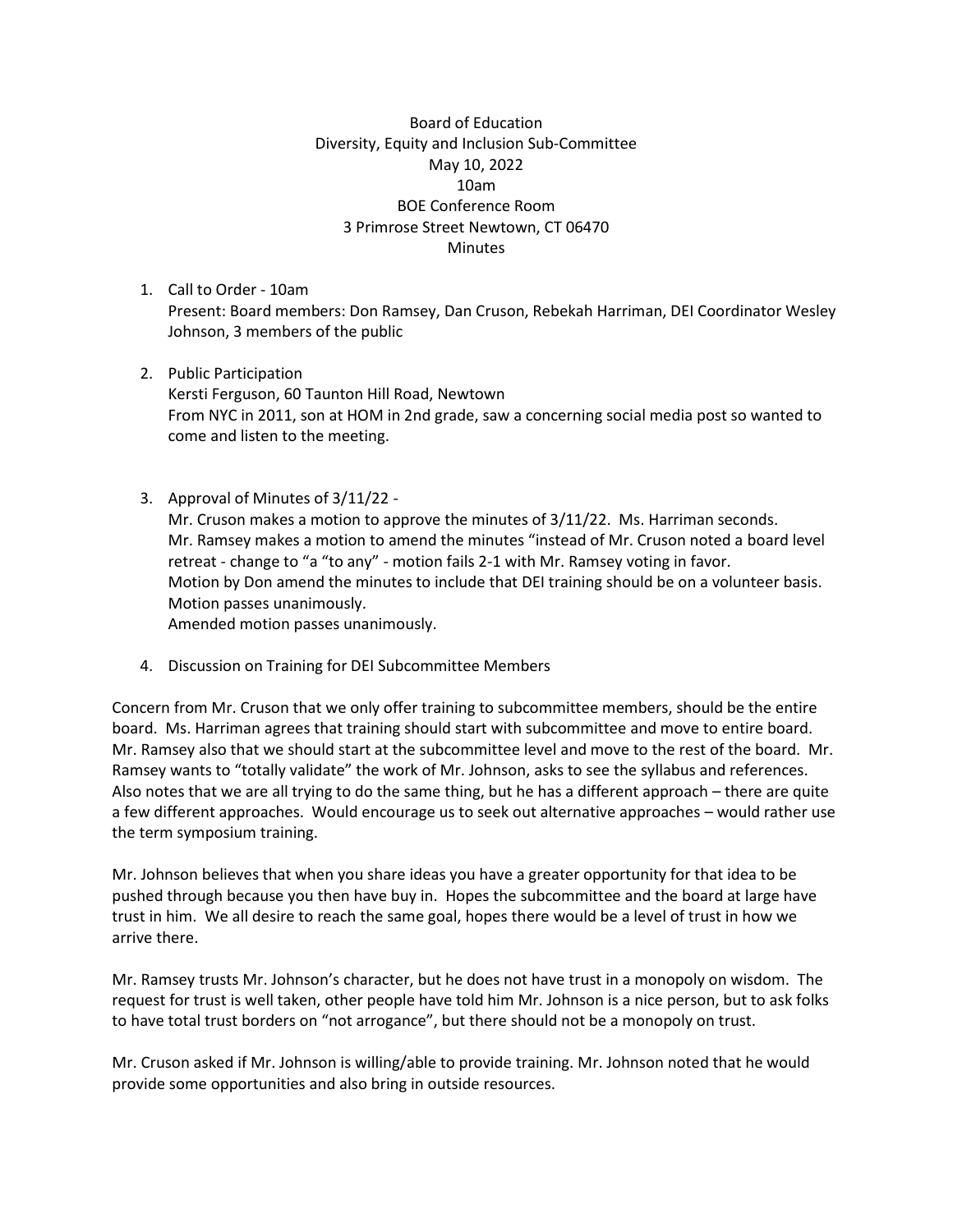Ms. Harriman asks that we refer to it as Professional Development - consistent language for staff Mr. Ramsey would like to use the term symposium and that training for the committee be voluntary. He reserves the right to volunteer to participate in whatever we decide to call it.

Ms. Harriman noted that as board members we need to lean into the uncomfortable to enhance our learning and asks that Mr. Ramsey keep an open mind to the learning and difficult conversations.

Mr. Johnson discussed the planning of any Professional Development –noted that before developing a training, we need to collectively answer the question "What does this subcommittee feel like we need?"

Mr. Ramsey noted that unity and diversity go hand in hand. Will not agree to professional development without first seeing a syllabus with resources outlined.

Ms. Harriman agreed with Mr. Johnson that the first step is to ask ourselves the question about what we want to learn and suggested the subcommittee create a shared google doc to brainstorm ideas, needs, and wants. Mr. Ramsey noted that he will not ask those questions first. He wants to see the syllabus first. He went on to explain that as a prerequisite for providing information or questions on a google doc regarding DEI training, he needs to have a syllabus and a list of resources by Mr. Johnson.

Mr. Cruson disagrees with Mr. Ramsey, feels we need to do the document first to inform the syllabus.

Motion - Ms. Harriman makes a motion to create a google doc to inform the Professional Development for the Subcommittee around DEI.

Seconded by Mr. Cruson. Passes 2-1 with Mr. Ramsey opposed.

## 5. Discussion on Equity Sustainability Planning

Ms. Harriman wondered if we are in a place where we can even have this discussion. Resolution is a great public statement of support, but they do not ultimately move the transformation.

Mr. Johnson noted that if the ideas in the resolution are going to move to fruition, we need to keep having the conversation. We need it to become the fabric of the culture. Next steps - present this team with a copy of a draft of a plan – very skeletal plan that will need a lot of work to be filled in. Essentially, the plan would want to ensure that this work is a part of the district. Southington, Stratford and Southbury have them locally. Looking at those as a starting point. Different based on what this district needs and wants, but were developed from a place of intentionality.

Mr. Ramsey said that the resolution itself is a backdrop, but at the last meeting Ms. Harriman indicated that we had a policy that codified it. Mr. Ramsey asked to see that policy. He went on to note that some of these things can be modified, as he has concerns about uniformity, which that can lead to indoctrination. The resolution could be modified, and the policy could be rescinded – not that we would want to do that.

Ms. Harriman asked that Mr. Johnson send examples of a plan for the committee to review prior to the next meeting for discussion.

## 6. Update from Staff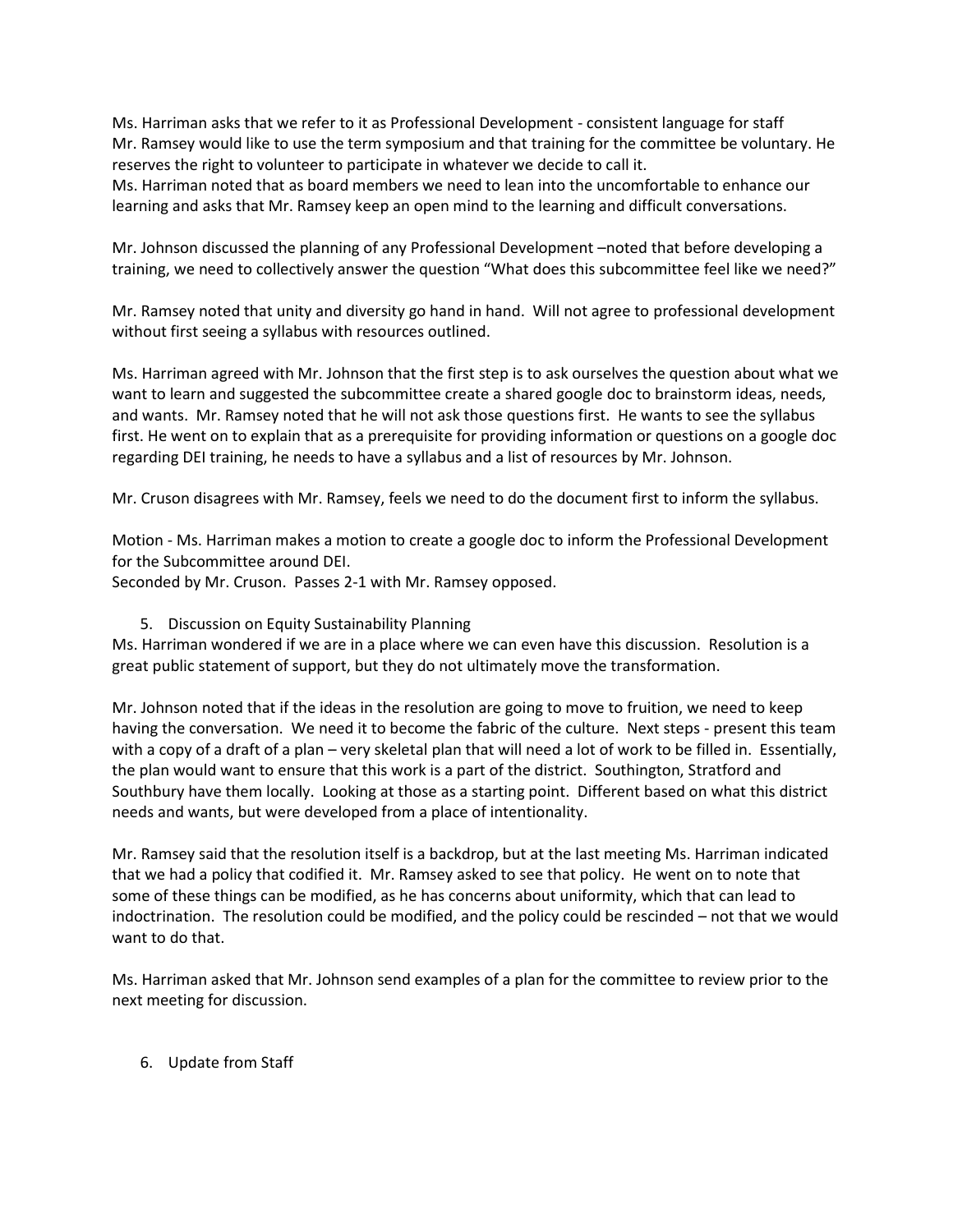Mr. Johnson: Feedback from the staff on the recent training was well received, both in writing and verbally. Training allowed for exploration and conversation. Framed it that there was no right or wrong. An opportunity to explore, learn and grow.

Adding more depth to school based teams with the exception of the HS, which has its own DEI committee (teachers and students). Every level under the HS, DEI is a part of the Safe School Climate Committee. A fluid document has been created so that each school can come up with a structure that is best for their individual school. Looking to identify 2 persons per school who will receive training, leveraging the outside resources. CAPS has a Diversity Director that has pulled together the 33 DEI staff around the state.

Mr Ramsey suggested Foundation Against Intolerance and Racism and asked if Mr. Johnson had looked at it. Mr. Johnson affirmed that he has, but feels it is in our best interest to stay away from organizations that have political personalities in a leadership position. The intent of the organization is good.

Mr. Johnson thinks that this work is really important that we are doing. Any time we are engaging in this kind of work, it can be messy, but tension is good, as long as the intent is right.

Some of the conversations that he is entrusted to have with people, suggest even more that this work is important. When you have little kids that are making blatant and intentional comments about race, we have a problem. Some of the things he is hearing, that are not officially reported, are a cause for concern. The reality of it is that these things exist here.

We have a wonderful opportunity to allow kids to have conversations with intentionality, with integrity, we need to engage staff to facilitate these conversations.

The world is becoming more diverse, we need to equip our kids to have success in an increasingly diverse world.

Mr. Ramsey noted that he wanted to validate and add to what Mr. Johnson says. These individual things that occur with kids is tragic. His concern is that 9 out of 10 times the problem is the adults not the kids. With kids, we need to be sure not to cast dispersions on an entire population. Not to undermine the incidents, they are real, and they have to be addressed. We need to be careful in our own sphere of influence that people of good intentions, in good faith always seek the truth. We may see things differently, but if our intentions are in good faith, we can work through those. We need to encourage adults. The public discourse has not been great. We need to encourage people to be more measured in the manner that we express ourselves.

## 7. Meeting Schedule

The committee agreed that meetings would be monthly going forward - 2nd Tuesday of the month - 9:30am.

## 8. Public Participation

Doug Lord - Town Librarian - 58 Venice Drive, Burlington, CT

Organization is interested in helping this effort, can't pretend to be able to solve it for us, he can help with K-12, but can also help with education for grownups – ages 0-110. Topics on DEI generally, about schools and boards of education. He sees a lot of concern in the community about what the schools are doing/not doing. He would be happy facilitate those discussions. A healthy library depends on a healthy community. That means lots of conversations/lots of